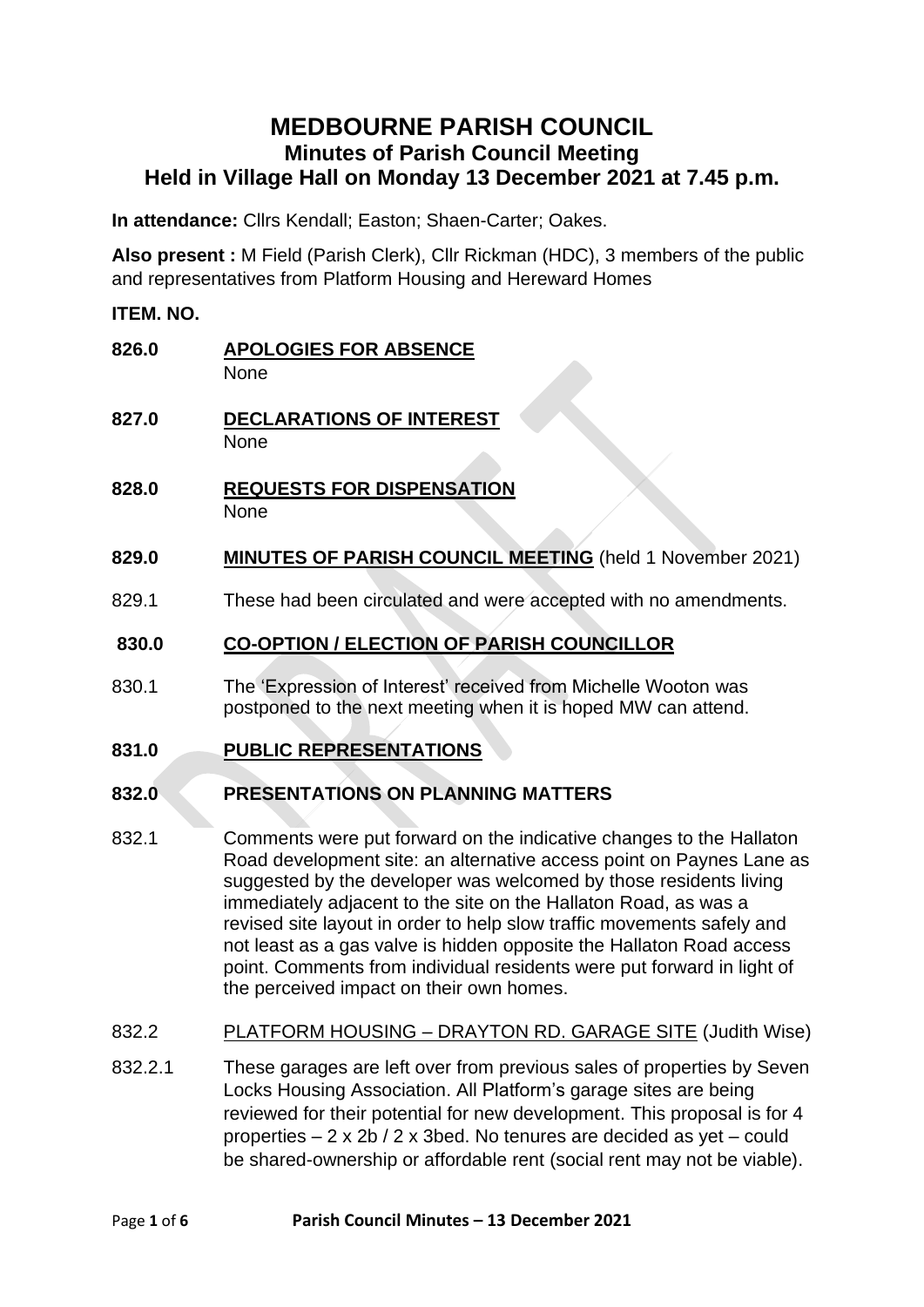A typographical survey has been done to assist a planning application. Flood and ecology surveys would be undertaken in due course.

832.2.2 Councillors noted the support for MNP priorities but clarified that the proximity of the brook requires a 'wildlife buffer zone' of @ 3metres from the top of the bank.

## 832.3 HEREWARD HOMES –HALLATON RD / PAYNES LANE

- 832.3.1 Hereward Homes noted this response was to concerns on previous ideas for the site's access point. It is still proposing to build within the area on the outline consent, but via a different entrance point. It is also addressing concerns of local water run-off from adjacent fields - swales now being designed for water retention, filtration and storm attenuation.
- 832.3.2 A revised layout was shown at the meeting with options of road splays from alternate access points and retaining walls. The final application is to still contain all aspects noted in the original outline consent but compatibility with the MNP will be checked. No partner for the 'affordable units' has yet been confirmed.
- 832.3.3 Hereward Homes were asked if the benefits of the revised development layout could still be achieved but with the entrance point still being off the Hallaton Road thus still conforming the MNP. A discussion followed where the possibility of moving the entrance further up the road toward Hallaton may make this possible. Hereward Homes undertook to investigate this possibility.'
- 832.3.4 It was confirmed that road visibility splays had been discussed with Highways, although other surveys could be required. Utility providers have confirmed the capacity for future connections although CCTV recordings may have indicated some drainage issues to be resolved.
- 832.3.5 Cllr R noted the benefit of the developer coming to discuss ideas and reinforced that the MNP has clear strength with HDC Planning.

# **833.0 CLERK & COUNCILLORS REPORTS**

### 833.1 Traffic calming Gateways

These have now been erected in four places, and will be painted white in time, after they have dried out. MF noted that payment is beings severely delayed due to the amendments required by the bank : MF will notify the firm. **ACTION : MF** 

- 833.2 Vehicle-activated 'speed signs'
- 833.2.1 Suggestions for the location of vehicle-activated illuminated signs had been sent to County Highways, who commented on them but its note that nothing may be attached to lampposts or existing traffic signs, or telegraph posts negated all the suggested locations. Councillors JO and SSC had met to consider new locations and put proposals forward,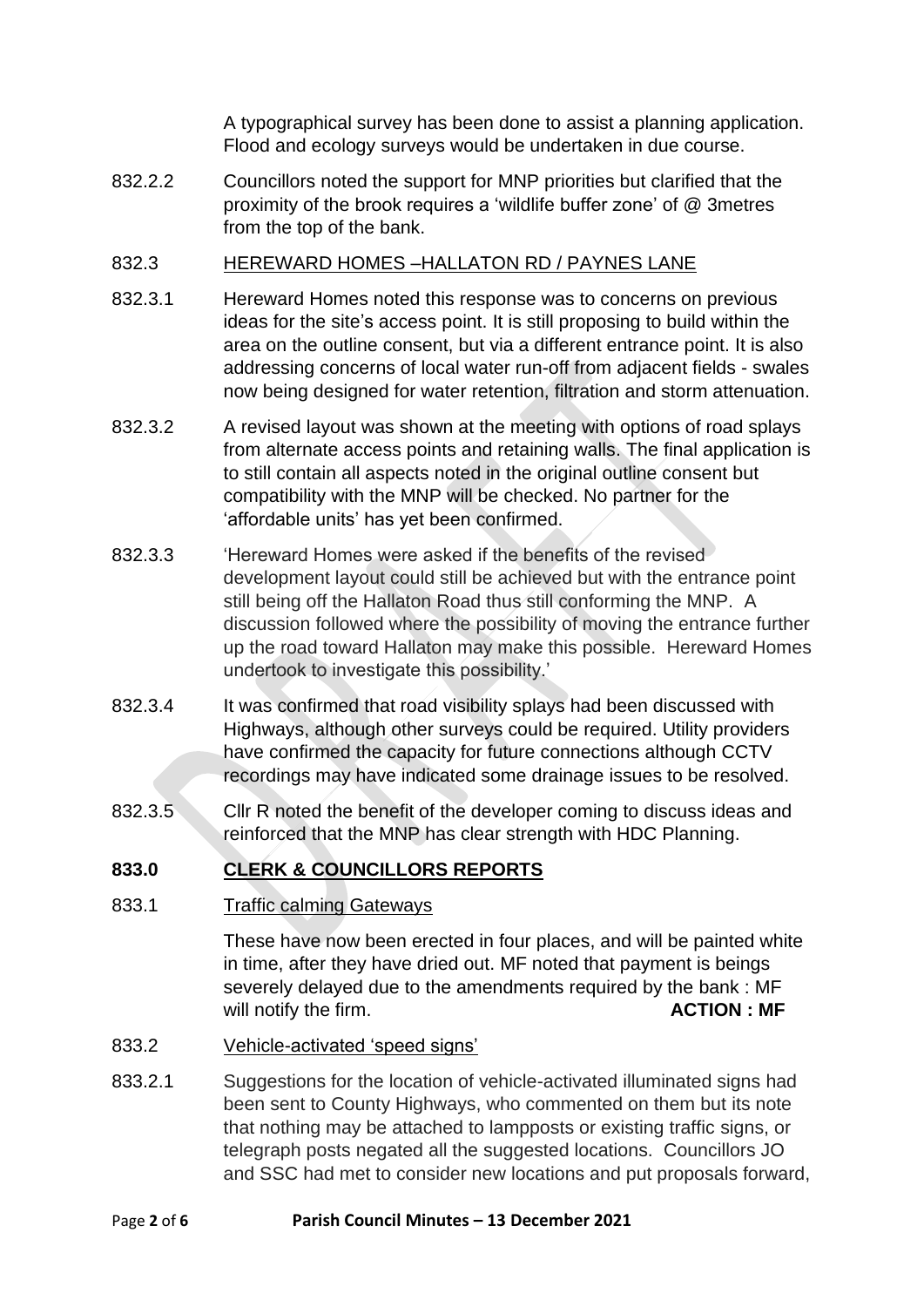which were agreed by the PC. Immediate neighbours will need to be consulted prior to re-submitting new locations to Highways. Vehicle activated signs will need to be 100m in from the speed restriction signs. It was agreed to opt for permanent variable speed signs with the comment 'Slow Down', rather than the smiley faces.

- 833.2.2 Councillors agreed to proceed with two signs (each @£3700 + VAT + @£300 for a new post for each, to be funded from reserves) on Uppingham Road and Drayton Road. Liaison will continue with County Highways, and other signs for Hallaton Road and Ashley Road will be considered when housing developments have been completed.
- 833.2.3 It was also agreed to consult the village and properties neighbouring the indicative locations of signs on their potential appearance.

### 833.3 'Dog Fouling' signs

It was noted that the new signs around the churchyard had met some objections and had now been removed. Steven Bishop has asked for suggestions for alternative signs and it is hoped these will enable the PCC to propose other suitable signs.

#### 833.4 Update on Packhorse Bridge

- 833.4.1 LCC Highways had been in touch and confirmed its responsibility for the public highway over the Packhorse Bridge. A site visit attended by LCC Cllr SC and Cllr JO has taken place where the importance of involving English Heritage was made by the MPC representatives. Cllr SC provided some detailed suggestions as to how the bridge should be repaired to maintain its historic and aesthetic substance. LCC have subsequently undertaken to consult with English Heritage.
- 833.4.2. The meeting confirmed that the footpath through the churchyard is also the responsibility of LCC Highways.
- 833.5 Other action points from 1 November:

- The PC minutes will be available in the shop in the New Year.

- The services of the dispensary nurse are wanted to be reinstated in the Village Hall and is still under discussion : Cllr R to contact the GP managers and the matter will be monitored.

- The Chair noted ongoing correspondence with HDC Planning on requesting responses to comments made to planning submissions.

### **834.0 TO RECEIVE REPORTS ON THE FOLLOWING MATTERS:**

#### 834.1 **Village Hall**

- the recent Photo exhibition was well received;
- a fund-raising poster is to be issued to encourage future support;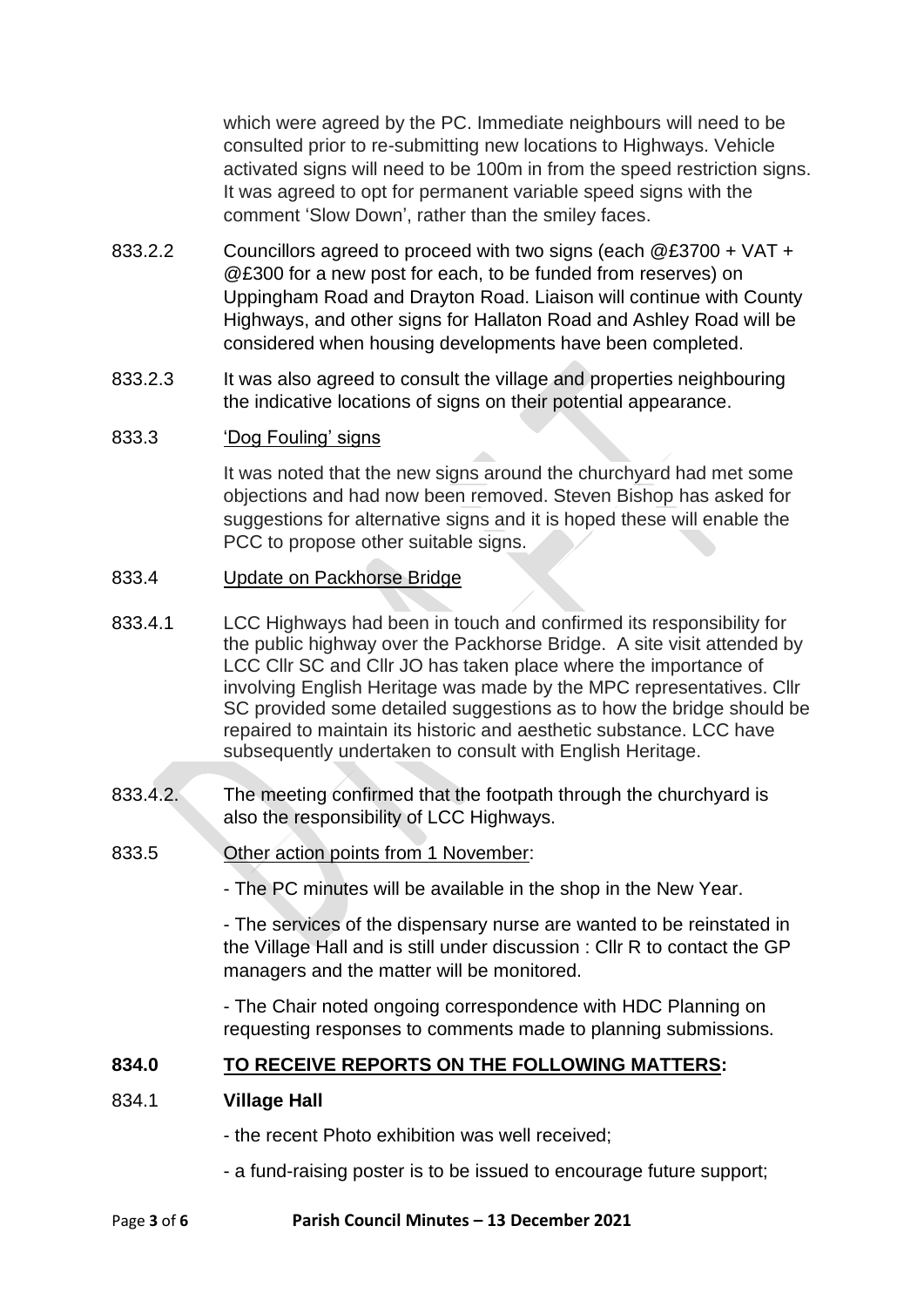- electric PAK-testing in the Hall has been agreed;
- a stuffed fish once awarded by Cunard has been found in storage.

### 834.2 **MEFT**

The planned meeting with the Chair will take place mid-January. **ACTION : Cllr K / Cllr O**

#### 834.3 **Sports Club**

- the old mower to be disposed of at market in the Spring if it is still in the club's possession at that time;

- the subject of creating new 'female' changing rooms will be brought up again early in the new Year.

### **835.0 TO CONSIDER AND COMMENT ON PLANNING MATTERS**

- 835.1 Applications to HDC:
- 835.1.1 Ref. No: 21/01962/TCA Towpath House 6 Hallaton Road Medbourne (work to fell trees)

Approval had already been given by HDC.

835.1.2 Ref. No: 21/01785/FUL - Holt Rise 36 Manor Road Medbourne (demolition of rear extension, erection of replacement)

Approval had already been given by HDC.

835.1.3 Ref. No: 21/02028/TCA - 10 Rectory Lane Medbourne (work to trees)

Councillors had no objection to the removal of this Leylandii.

835.1.4 Ref. No: 21/01885/LBC - 29 Main Street Medbourne (demolition and erection of two-storey extension)

> It was noted that the submitted drawings remain very unclear – new copies are due to come onto the HDC website.

- 835.2 Other planning matters:
- 835.2.1 Update on 41a Main Street, Medbourne: Cllr K noted his contact with HDC on its lack of responses, and repeated strong concerns over the instability of the soil and boundary trees around this site. HDC Planning Enforcement have responded (on 3rd December) that notes on site safety / soil movement issues have been referred to HDC Building Control, and that the developer instructed to implement proper tree protection precautions. Cllr K will address concerns. **Action : Cllr K**
- 835.2.2 Concerns on a potential parking overspill onto village roads around the Neville Arms have been reported to HDC.

### **836.0 NEIGHBOUR PLAN REFRESH**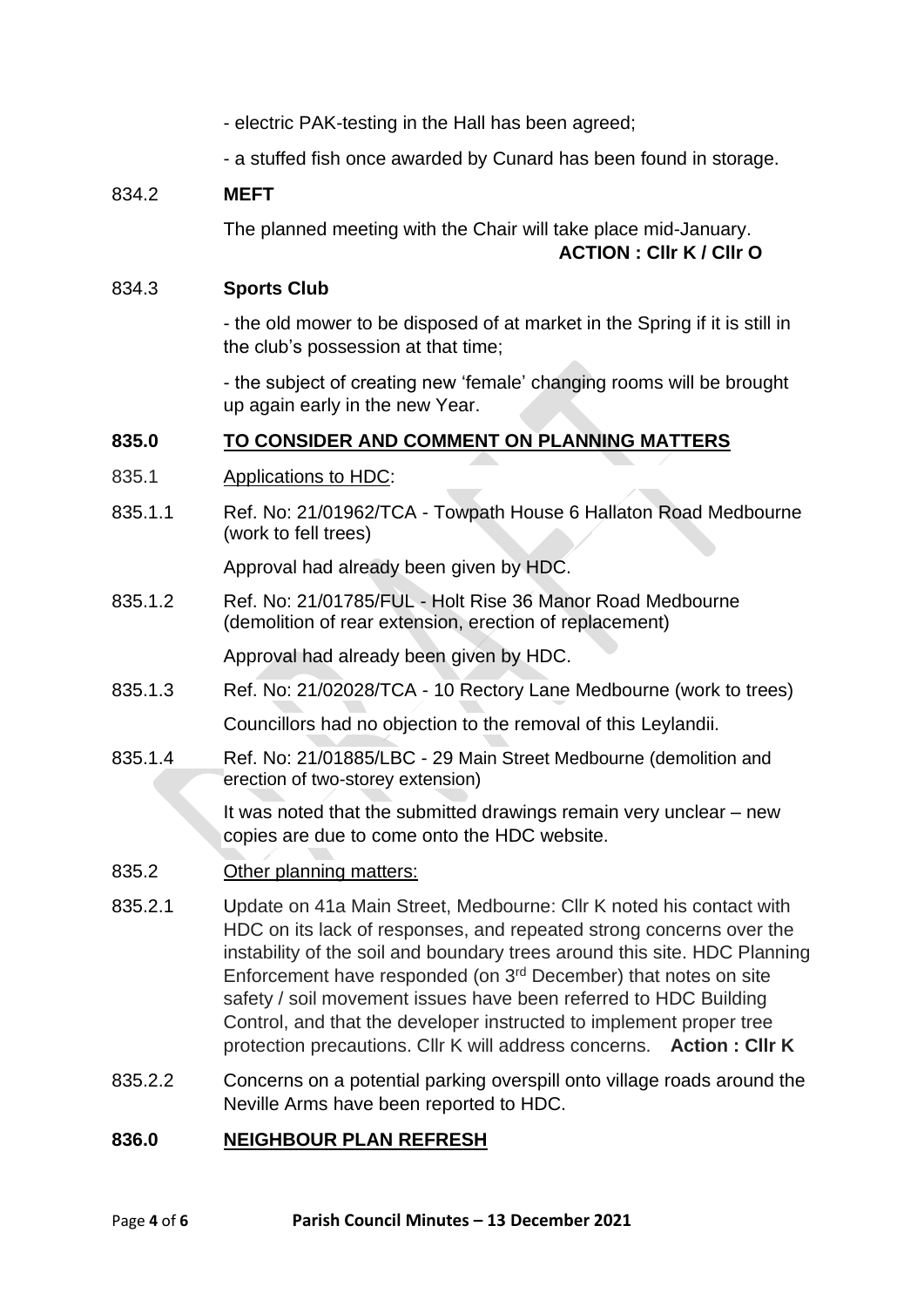- 836.1 It was noted that revisions to MNPs are required within a 5-year period - i.e. within the next 2 years.
- 836.2 Cllr R agreed to contact Matt Bills MNP Officer from HDC to consider providing a talk on the general MNP Review process.
- 836.3 The recent 'call for sites' for the Local Plan has been completed.

### **837.0 WEBSITE ACCESSIBILITY AUDIT**

- 837.1 A proposed course of action to improve the website content and format had been circulated prior to the meeting.
- 837.2 It was agreed to liaise with David T and arrange what changes could be implemented with his support and assistance. **Action : MF**
- 837.3 It was also agreed to clarify costs and quotations for creating a newstand-alone website for the PC, and costs of support from a new website provider. **Action : MF Action : MF**

### **838.0 POLICY REVIEWS**

- 838.1 (1) Safeguarding the amendment circulated after the November meeting was accepted.
	- (2) Standing Orders this revision was accepted.
	- (3) Code of Conduct this revision was accepted.

(4) Financial Regulations - this revision was accepted in principle , although it was agreed that MF confirm some suggested actual financial limits to what could be authorised under ''delegated authority'.

# **839.0 TO NOTE CORRESPONDENCE RECEIVED**

- 839.1 A training survey had been received from LRALC. **ACTION : MF**
- 839.2 A request to discuss a potential safe path from the village to woods on the Blaston track will be dealt with on the January agenda.
- 839.3 A request to discuss work to the apparent dead cherry tree on the towpath outside Willowbrook will be dealt with on the January agenda.
- 839.4 Confirmation will be sought on a sum of £600 that had been previously donated for sport / leisure equipment by Caroline Jacks. MF will contact ex-Councillor Pilkington. **ACTION : MF**

### **840.0 2020-21 BUDGET AND APPROVAL OF PAYMENTS**

#### 840.1 **Changes to bank account mandate**

840.1.1 MF summarised the problematic situation that has followed the bank demanding new signed mandates of all the remaining and future signatories. Forms were signed at the meeting and MF will send.